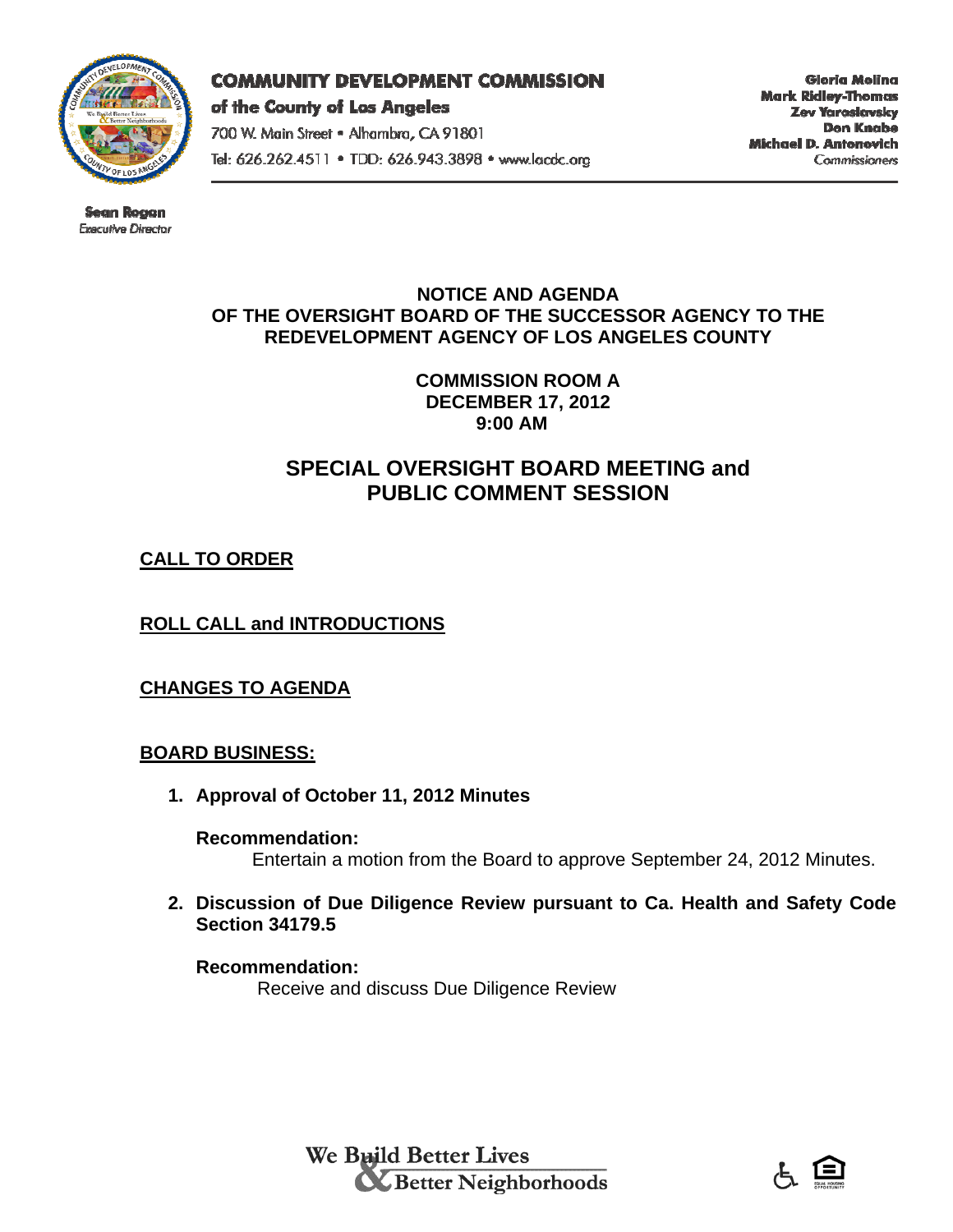

### **COMMUNITY DEVELOPMENT COMMISSION**

of the County of Los Angeles 700 W. Main Street . Alhambra, CA 91801

Tel: 626.262.4511 . TDD: 626.943.3898 . www.lacdc.org

Sean Rogan Exacutive Director

# **PUBLIC COMMENT SESSION ON DUE DILIGENCE REVIEW:**

### **Recommendation:**

 Receive any public comments on the Due Diligence Review pursuant to Ca. Health and Safety Code Section 34179.6

# **3. Discussion of results of RFQ/P for 118th and Wilmington and related actions**

### **Recommendation:**

**1.** Consider and approve a motion recommending that the Community Development Commission enter into an exclusive right to negotiate with the selected developer.

**2.** Consider and approve a resolution authorizing investigation of retention of properties located at 118<sup>th</sup> and Wilmington pursuant to 34180(f)

## **4. Discussion of Items for next agenda and future meeting schedule**

### **Recommendation:**

Discuss and entertain a motion from the Board to approve Items for next agenda and to schedule future special meetings.